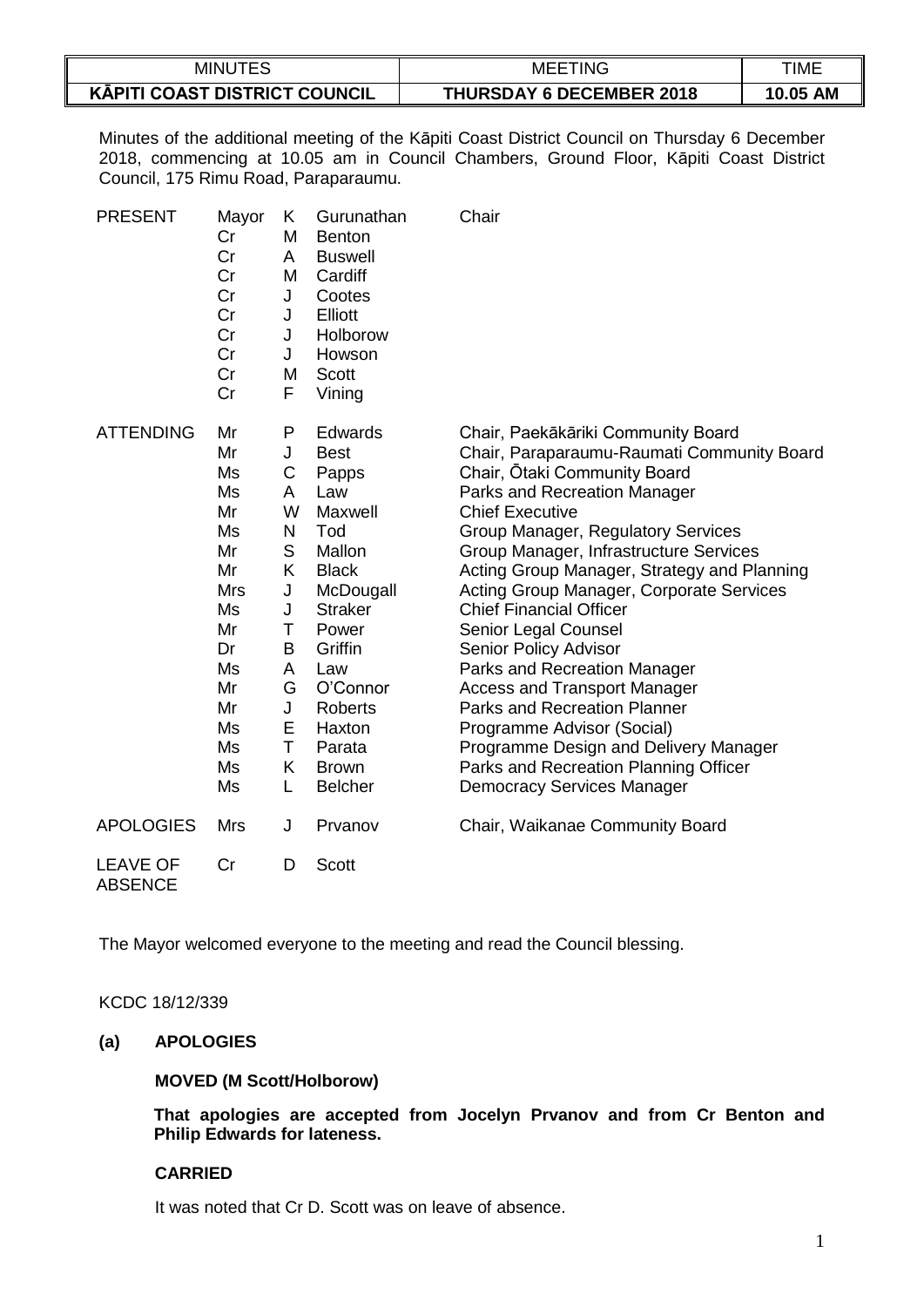| <b>MINUTES</b>                       | TING<br>MEE <sup>-</sup>        | TIME     |
|--------------------------------------|---------------------------------|----------|
| <b>KÄPITI COAST DISTRICT COUNCIL</b> | <b>THURSDAY 6 DECEMBER 2018</b> | 10.05 AM |

## **(b) DECLARATIONS OF INTEREST**

There were no declarations of interest.

*Cr Benton arrived at 10.06am*

### KCDC 18/12/340 **PUBLIC SPEAKING TIME (for items relating to the agenda)**

1. Hannah Swartz spoke in relation to item 13 on the agenda, Licence with Paekākāriki Orchard and Gardens Incorporated at Tiley Road Reserve.

*Philip Edwards arrived at 10.11am*

- 2. Andy Ross, on behalf of Kapiti Cycling Club, spoke in relation to item 8 on the agenda, Otaraua Park adoption of Development Plan and answered members' questions.
- 3. Bryn Kepthorn, on behalf of Kapiti Running and Triathlon Club, spoke in relation to item 8 on the agenda, Otaraua Park adoption of Development Plan and answered members' questions.
- 4. John Michael, on behalf of Kapiti Inline Skating Club, spoke in relation to item 8 on the agenda, Otaraua Park adoption of Development Plan and answered member questions.
- 5. Mike Charles, Tom Engelen and Dawn Sturmin, on behalf of Waikanae AFC, spoke in relation to item 8 on the agenda, Otaraua Park adoption of Development Plan and answered members' questions.
- 6. Phil Teal, on behalf of Fish and Game New Zealand, and Malcolm Francis on behalf of Kapiti Fly Fishing Club, spoke in relation to item 8 on the agenda, Otaraua Park adoption of Development Plan and answered members' questions.
- 7. Guy Burns spoke in relation to item 8 on the agenda, Otaraua Park adoption of Development Plan and answered members' questions.
- *Mayor Gurunathan left the chamber at 10.42am and returned at 10.44am. Cr Holborow chaired the meeting in his absence.*
	- 8. Cr Jackie Elliott, on behalf of Dave and Katherine Chandler of 62 Greendale Drive, spoke in relation to item 8 on the agenda, Otaraua Park adoption of Development Plan.

# KCDC 18/12/341 **UPDATE : CR PENNY GAYLOR, GREATER WELLINGTON REGIONAL COUNCIL**

Ms Penny Gaylor was not able to attend today's Council meeting due to another meeting conflict.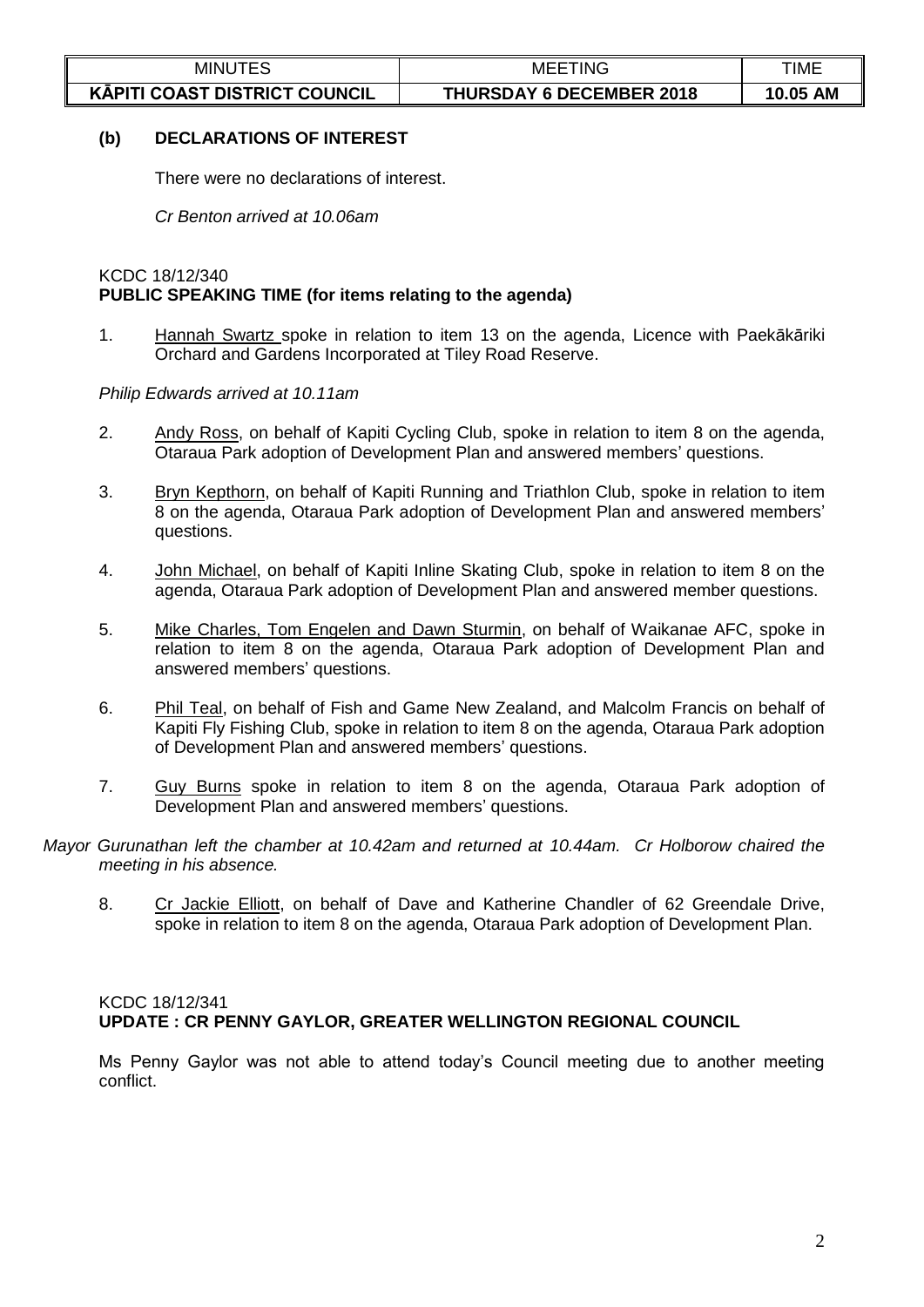| MINUTES                              | <b>MEETING</b>                  | TIME     |
|--------------------------------------|---------------------------------|----------|
| <b>KAPITI COAST DISTRICT COUNCIL</b> | <b>THURSDAY 6 DECEMBER 2018</b> | 10.05 AM |

# KCDC 18/12/342 **MEMBERS' BUSINESS**

(a) Public Speaking Time Responses:

In relation to the Otaraua Park adoption of the development plan staff explained that there had been an allowance for additional hard structure on the edges of the pond as a result of submission received. The Activity Plan allows for a future discussion. Te Ati Awa have indicated they would be available to have discussion from March 2019.

By approving the plan the Council would not be committing tens of millions of dollars in the future for the building of a bridge. The purpose of the plan is to allow for the possibility of a bridge should one be required in the future.

### (b) Leave of Absence:

### **MOVED (Benton/Howson)**

**That leave of absence is granted to Cr M Scott 7 February 2019 and 27 June to 1 August 2019 and to Cr Elliott from 13 December to 18 December 2018.** 

#### **CARRIED**

(c) Matters of an Urgent Nature: There were no matters of an urgent nature.

### KCDC 18/12/343 **MAYOR'S REPORT**

The Mayors report was circulated to members.

#### **MOVED (M Scott/Holborow)**

**That members receive the Mayor's report.**

**CARRIED**

## KCDC 18/12/344 **CONTROL OF ALCOHOL IN PUBLIC PLACES BYLAW 2018 (SP-18-689)**

Kevin Black and Brandy Griffin spoke to the report and answered members' questions.

It was clarified that signage in hot spot areas where there have been lots of call outs and in high density alcohol areas would be agreed in discussion with Police.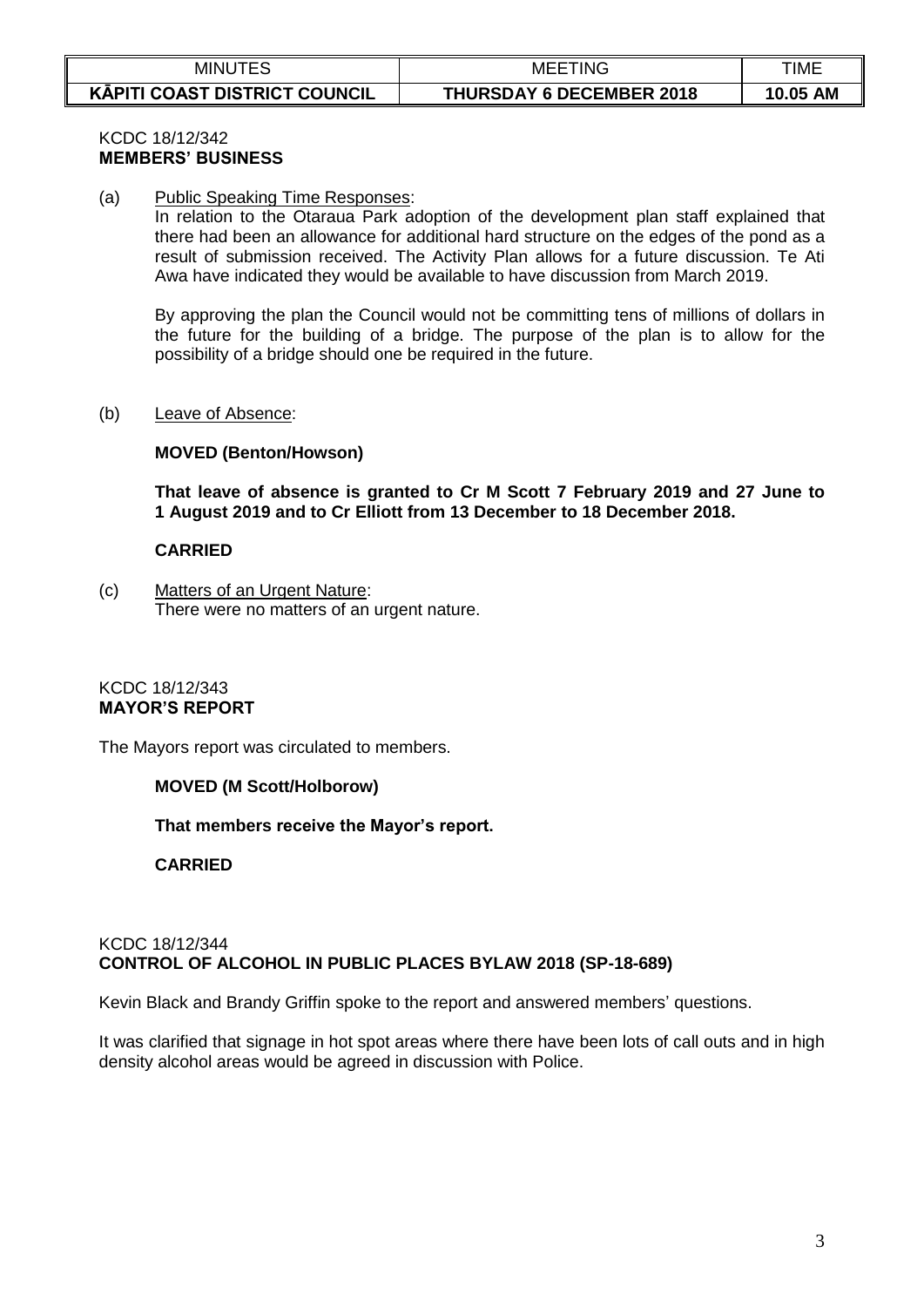| <b>MINL</b>                          | TING<br>MEE                     | TIME               |
|--------------------------------------|---------------------------------|--------------------|
| <b>KAPITI COAST DISTRICT COUNCIL</b> | <b>THURSDAY 6 DECEMBER 2018</b> | <b>AM</b><br>10.05 |

Staff worked thanked for their work and for the consultation that had taken place.

## **MOVED (Vining/Elliott)**

**That Council:** 

**Repeals the Kapiti Coast District Council Control of Alcohol in Public Places Bylaw 2013; and**

**Adopts the Kapiti Coast District Council Control of Alcohol in Public Places Bylaw 2018.**

**CARRIED**

# KCDC 18/12/345 **OTARAUA PARK ADOPTION OF DEVELOPMENT PLAN (CS-18-682)**

Sean Mallon, Alison Law and Jamie Roberts spoke to the report and answered members' questions.

It had been made clear to both the Waikanae Football club and Cycling multi-purpose track group that Council will not be providing funding for their building.

There is no allowance for a bridge in the Long Term Plan. The creation of any bridge would be subject to available funding and Council approval in the future. All aspects of the plan are subject to detailed design and consultation with stakeholders, partners and the wider community. The intent is that this should be clear in the plan.

In year one of the Long Term Plan \$153,000 will be spent, in year two nothing will be spent, in year three \$700,00, in year four \$835,000, with the total over seven years of the long term plan being approximately \$4.2million.

## *Cr Benton left at 11.22am and returned at 11.23am.*

Members discussed concerns that any introduction of Trout into the Waikanae River could threaten indigenous species. There was discussion that Waikanae River is, at the same time, one of the healthiest existing Trout fishing rivers in the region. Both Rainbow Trout and Brown Trout already exist in the river. It was confirmed that the plan allows for future discussion with Fish and Game about the use of the pond.

### *Cr Cootes left at 11.25am and returned at 11.28am*

It was confirmed that while the plan made no reference to any discussion with the NZ Motor Home Association that does not preclude future discussion. Council had previously discussed an area in the park for potential designated parking for a number of motor homes

Cr Holborow thanked staff for the level of engagement engendered during consultation with the public.

Mayor Gurunathan noted that Council had the foresight to purchase the Otaraua park land as housing develops and as pressure comes on open spaces. We should applaud the foresight of that Council and we should acknowledge that development plans morph and change over time.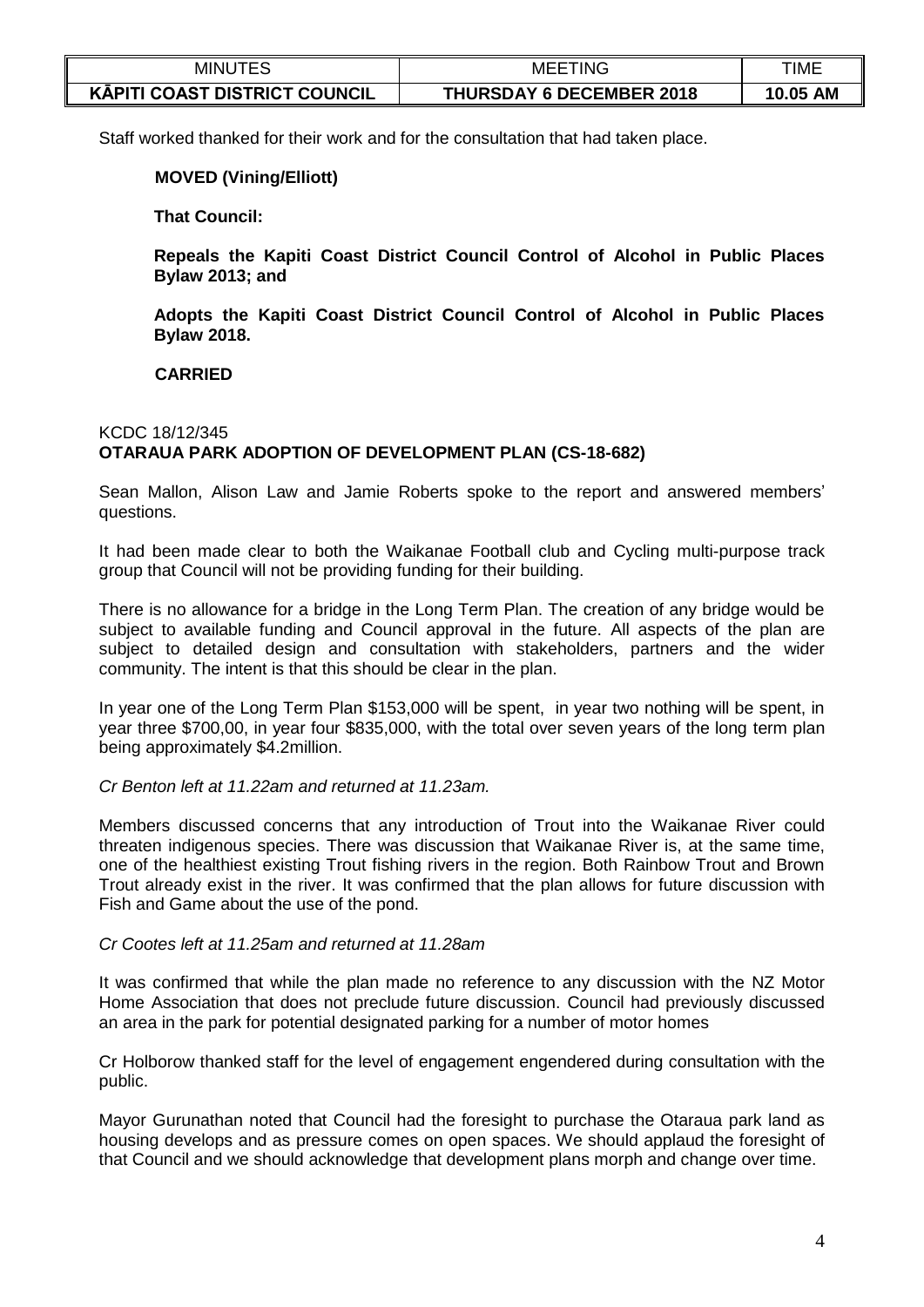| MINUTES                              | TING<br>MEE                     | <b>TIME</b>        |
|--------------------------------------|---------------------------------|--------------------|
| <b>KĀPITI COAST DISTRICT COUNCIL</b> | <b>THURSDAY 6 DECEMBER 2018</b> | <b>AM</b><br>10.05 |

Mayor Gurunathan acknowledged Cr Tony Jack who some years ago identified the piece of land and created the push for the strategy plan purchase fund which facilitated the purchase of the land.

Green space is something to be treasured. There was discussion about the amount of green space across the district now and in the future that is accessible to people.

## **MOVED (Benton/M Scott)**

**That the Council adopts the Otaraua Park development plan as attached in Appendix 3 to report CS-18-682.**

**CARRIED**

Against: Cr Elliott

*The meeting adjourned at 11.44am and resumed at 11.57am.*

### KCDC 18/12/346

### **FINAL PROPOSAL FOR WELLINGTON REGIONAL COUNCIL'S REPRESENTATION ARRANGEMENTS FOR 2019 LOCAL ELECTIONS – APPEAL AGAINST DECISION (Corp-18-686)**

The report was taken as read. Cr Vining briefed members on her attendance at the hearing of submissions on the Initial Proposal for Wellington Regional Council's Representation Arrangements for 2019 Local Elections.

## **MOVED (Vining/Elliott)**

**That the Council approves the appeal against the decision of Greater Wellington Regional Council on its final proposal for the Wellington Regional Council's representation arrangements for the 2019 local elections and against the rejection of the submission of the Kāpiti Coast District Council that the Kāpiti Coast Constituency should elect two councillors.**

#### **CARRIED**

#### KCDC 18/12/347 **ELECTED MEMBER REMUNERATION EXPENSES AND ALLOWANCES POLICY 2018-2019 (Corp-18-675)**

Ms Belcher spoke to the report. There was discussion about whether this report and policy could have been heard by the Strategy and Policy Committee. The Chief Executive explained that this report and policy, because it related to Elected Members remuneration, did need to come to Council. It was noted that an offline discussion could take place regarding work that could be included on Strategy and Policy Committee future agendas as opposed to having to be heard by Council.

## **MOVED (M Scott/Howson)**

**That Council adopts the Elected Member Remuneration Expenses and Allowances Policy as at Appendix 1 of report Corp-18-675.**

## **CARRIED**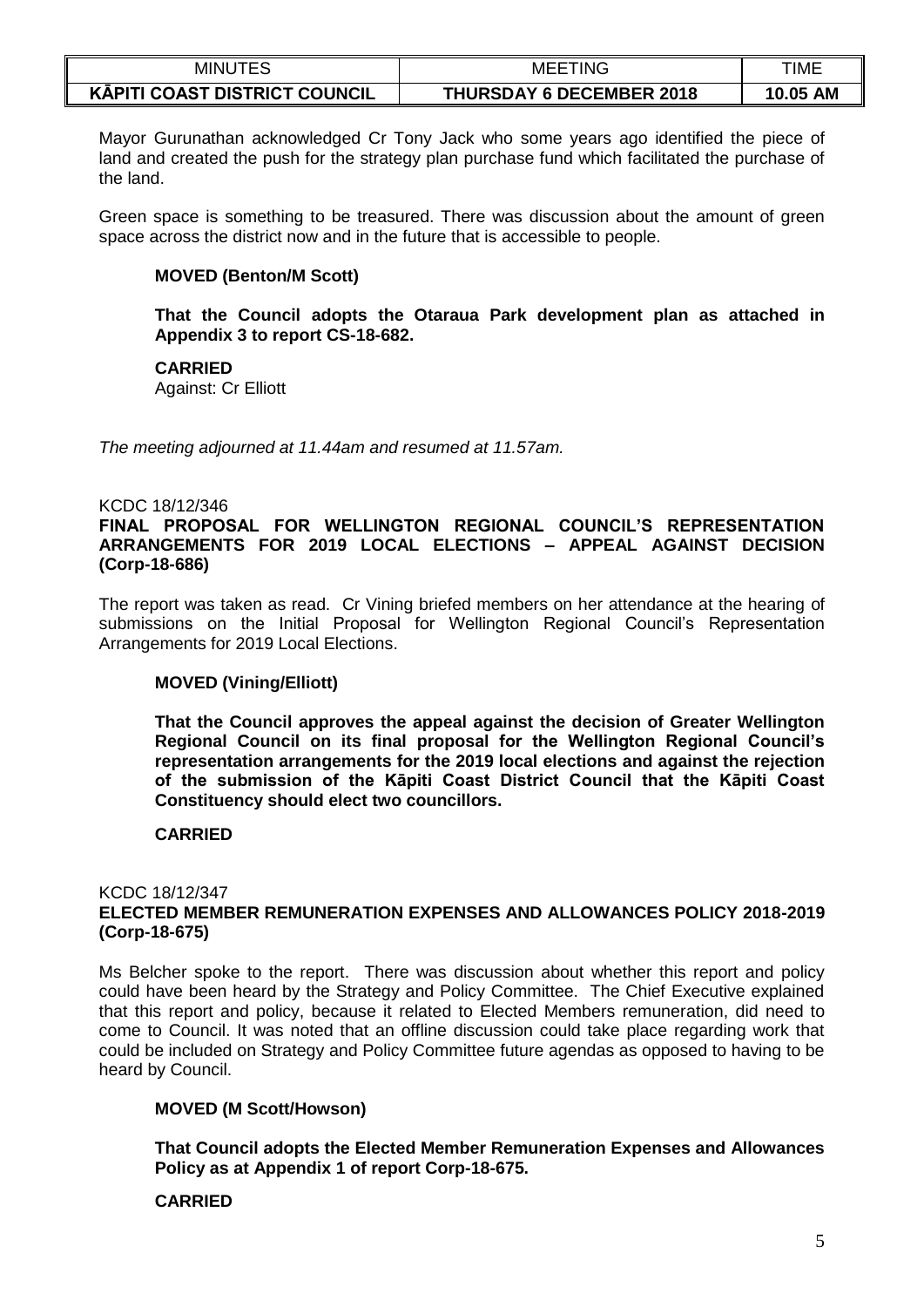| <b>MINUTES</b>                       | <b>MEETING</b>                  | TIME     |
|--------------------------------------|---------------------------------|----------|
| <b>KAPITI COAST DISTRICT COUNCIL</b> | <b>THURSDAY 6 DECEMBER 2018</b> | 10.05 AM |

### KCDC 18/12/348

# **AMENDMENTS TO THE COUNCIL DELEGATIONS TO CHIEF EXECUTIVE AND STAFF (SP-18-632)**

Mr Tim Power spoke to the report and answered members' questions.

The Chief Executive confirmed that staff can approve contracts up to specified amounts. The maximum amount the Chief Executive can approve, if that money has been approved in the Annual Plan or Long Term Plan by Council, is \$2.4m.

It was clarified that the signing of all contracts over \$250,000 is reported to the Operations and Finance Committee.

### **MOVED (M Scott/Elliott)**

**That the Council adopts the revised Council to Chief Executive and Staff Delegations as shown in Appendix A of Report SP-18-632.**

**That the Council adopts the revised Resource Management Act 1991 Delegations to Staff as shown in Appendix B of Report SP-18-632.**

### **CARRIED**

## KCDC 18/12/349 **CONTRACT C198 RESURFACING 2018-2021 : TENDER EVALUATION (IS-18-690)**

The report was taken as read. Sean Mallon and Glen O'Connor answered members' questions.

It was confirmed that, in most cases, asphalt does not last as long as chip seal. There are many variables. Asphalt is approximately four times the cost of chip seal. In many cases Asphalt lasts approximately 20 years and chip seal lasts approximately 15 years. However, depending on road use, some road surfaces will last longer.

When Councils assets are revalued one of the key inputs into the revaluations is unit pricing. When the roads are revalued, as the most resent unit prices are higher, there will be an impact on depreciation.

#### **MOVED (M Scott/Buswell)**

**That the Council approves awarding contract C198 Resurfacing 2018-2021 to Higgins Contractors Limited for the sum of \$3,537,000 plus GST as recommended in report IS-18-690, noting that the difference between the budget and tender price will be covered from existing budgets.**

**That the Council delegates the Chief Executive the authority to sign the final contract C198 Resurfacing 2018-2021 documents.**

### **CARRIED**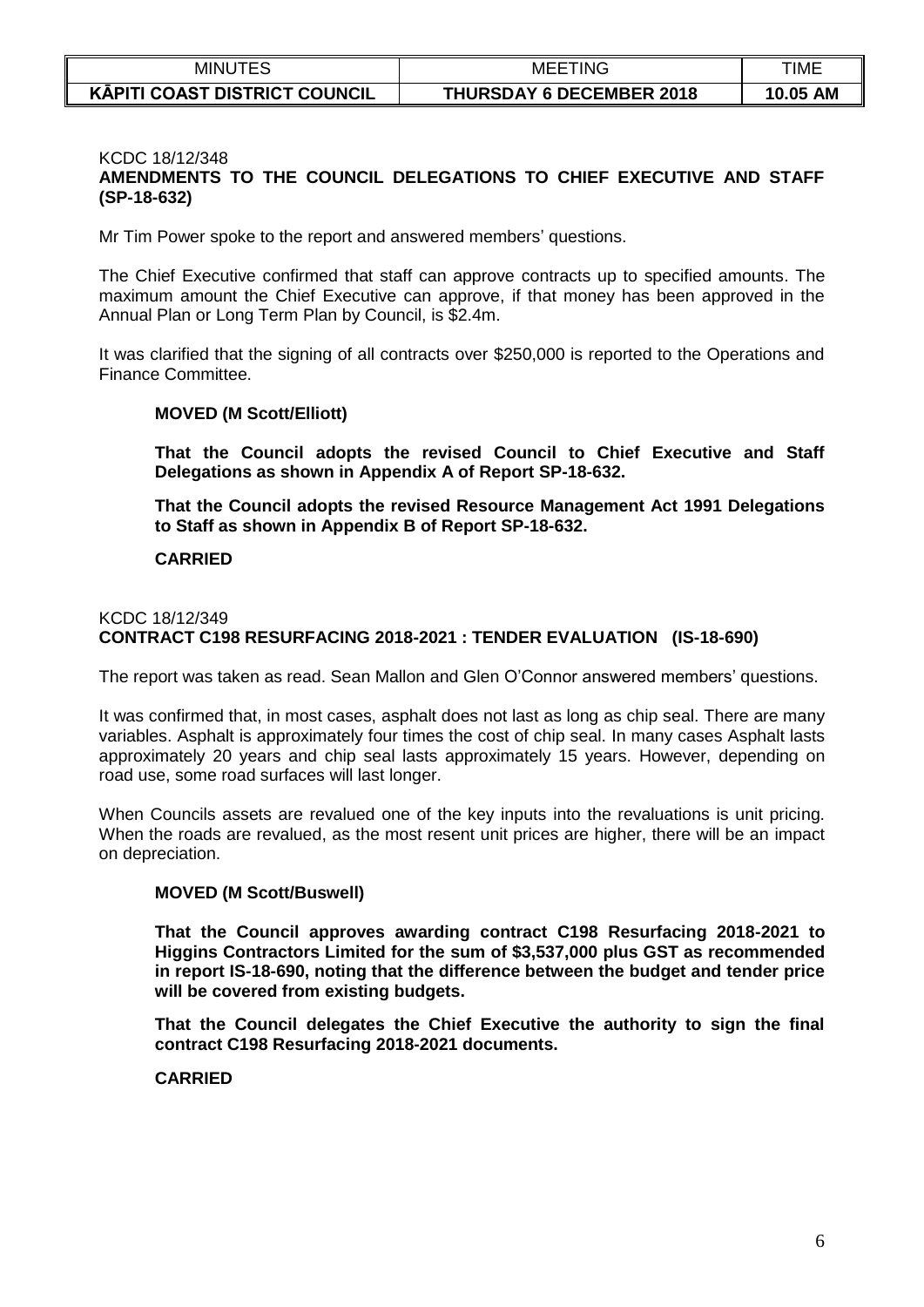| <b>MINUTES</b>                       | TING<br>MEE.                    | TIME        |
|--------------------------------------|---------------------------------|-------------|
| <b>KAPITI COAST DISTRICT COUNCIL</b> | <b>THURSDAY 6 DECEMBER 2018</b> | AM<br>10.05 |

#### KCDC 18/12/350

**LICENCE WITH PAEKĀKĀRIKI ORCHARD AND GARDENS INCORPORATED AT TILLEY ROAD RESERVE (CS-18-681)**

The report was taken as read.

### **MOVED (Holborow/Elliott)**

**That Council grants a licence and approves the Chief Executive to enter into a licence for four years to Paekākāriki Orchard and Gardens Incorporated, for the land at Tilley Road Reserve, Paekākāriki shown in Appendix 1 to report CS-18-681 at an annual rental set by the Council in the Long Term Plan or Annual Plan and notes that any additional costs are met within existing budgets.**

#### **CARRIED**

### KCDC 18/12/351 **COMMUNITY CONTRACT REPORTS 2017/18 (SP-18-683)**

Tania Parata and Emma Haxton spoke to the report and answered members' questions.

It was confirmed that a variety of general support was being provided to applicant organisations in terms of funding advice, reporting, looking at strategic direction and being grant ready in terms of the capacity of the organisations to look at funding across the board.

#### **MOVED (Elliott/Buswell)**

**That the Council notes the reports provided by:**

- **A Safe Kāpiti**
- **Kāpiti Youth Support**
- **Surf Life Saving New Zealand**
- **WellAble**
- **Volunteer Kāpiti**
- **Wellington Free Ambulance**
- **Citizens Advice Bureau Kāpiti**
- **Citizens Advice Bureau Ōtaki**
- **Life Flight Trust**

**That the Council use this opportunity to thank the organisations which have held community contracts for their valuable work in the District.** 

#### **CARRIED**

KCDC 18/12/352 **REPORTS AND RECOMMENDATIONS FROM STANDING COMMITTEES AND COMMUNITY BOARDS (Corp-18-688)**

**MOVED (Cardiff/Vining)** 

**That Council notes the following recommendations:**

**That the Paekākāriki Community notes that an extraordinary vacancy has been created pursuant to clause 5 Schedule 7 of the Local Government Act 2002, through the resignation of Community Board member Steve Eckett, effective from 13 October 2018. That the Paekākāriki Community Board resolves that**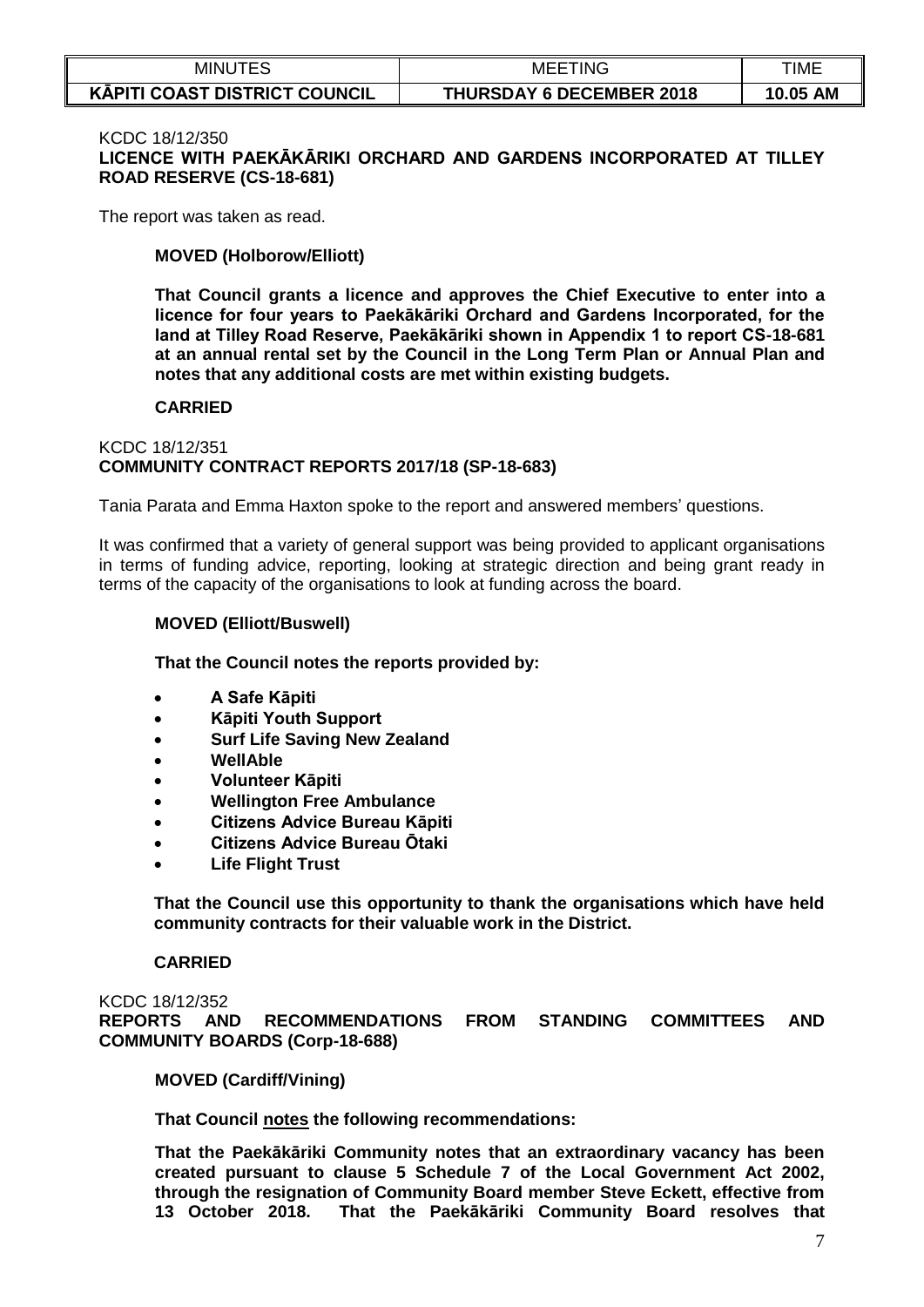| minu <sup>.</sup>                    | TING<br>MEE                     | <b>TIME</b>        |
|--------------------------------------|---------------------------------|--------------------|
| <b>KĀPITI COAST DISTRICT COUNCIL</b> | <b>THURSDAY 6 DECEMBER 2018</b> | <b>AM</b><br>10.05 |

**Dr Judith Aitken, being a suitably qualified person in the Paekākāriki community, be appointed to the vacancy, pursuant to provision 117(3)(a) of the Local Electoral Act 2001, and that this decision of the Board be publicly notified.**

**That the Paraparaumu-Raumati Community Board supports a coordinated effort to identify why the Waikanae Estuary is dying and what can be done to restore its health.**

**CARRIED**

**MOVED (Cardiff/Vining)** 

**That Council ratifies the following recommendations:**

**That the Paraparaumu-Raumati Community Board recommends to Council to change the parking designation of two carparks to P60 'EV only' parks to promote use of the charging station.**

**That the Waikanae Community Board recommends to Council to approve the following parking restriction:** 

 **re-arrange parking on Elizabeth Street, moving one of the P10 spaces east of the vehicle crossing to 12 Elizabeth Street and change the P10 space at the western end outside Relish Café to a P60 restriction.**

**That the Waikanae Community Board recommends to Council the following parking restrictions:**

- **to paint broken yellow lines on the south side of Mahia Lane between Numbers 25 and 29 (the section opposite the entrance to Rymans);**
- **to paint broken yellow lines on both sides where Mahia Lane crosses the bridge over the storm water swale between 25 and 29 Mahia Lane;**
- **to paint broken yellow lines outside property numbers 29 to 35 on the eastern side of the road;**
- **to paint broken yellow lines in the turning head outside property number 43.**

**CARRIED**

**MOVED (Cardiff/Vining)** 

**That Council receives Report Corp-18-688 (Reports and Recommendations from Standing Committees and Community Boards).**

**CARRIED**

KCDC 18/12/353 **CONFIRMATION OF MINUTES : 25 OCTOBER 2018, 1 NOVEMBER 2018**

**MOVED (M Scott/Vining)** 

**That the minutes of the Council meeting on 25 October 2018 be accepted as a true and accurate record of that meeting.**

**CARRIED**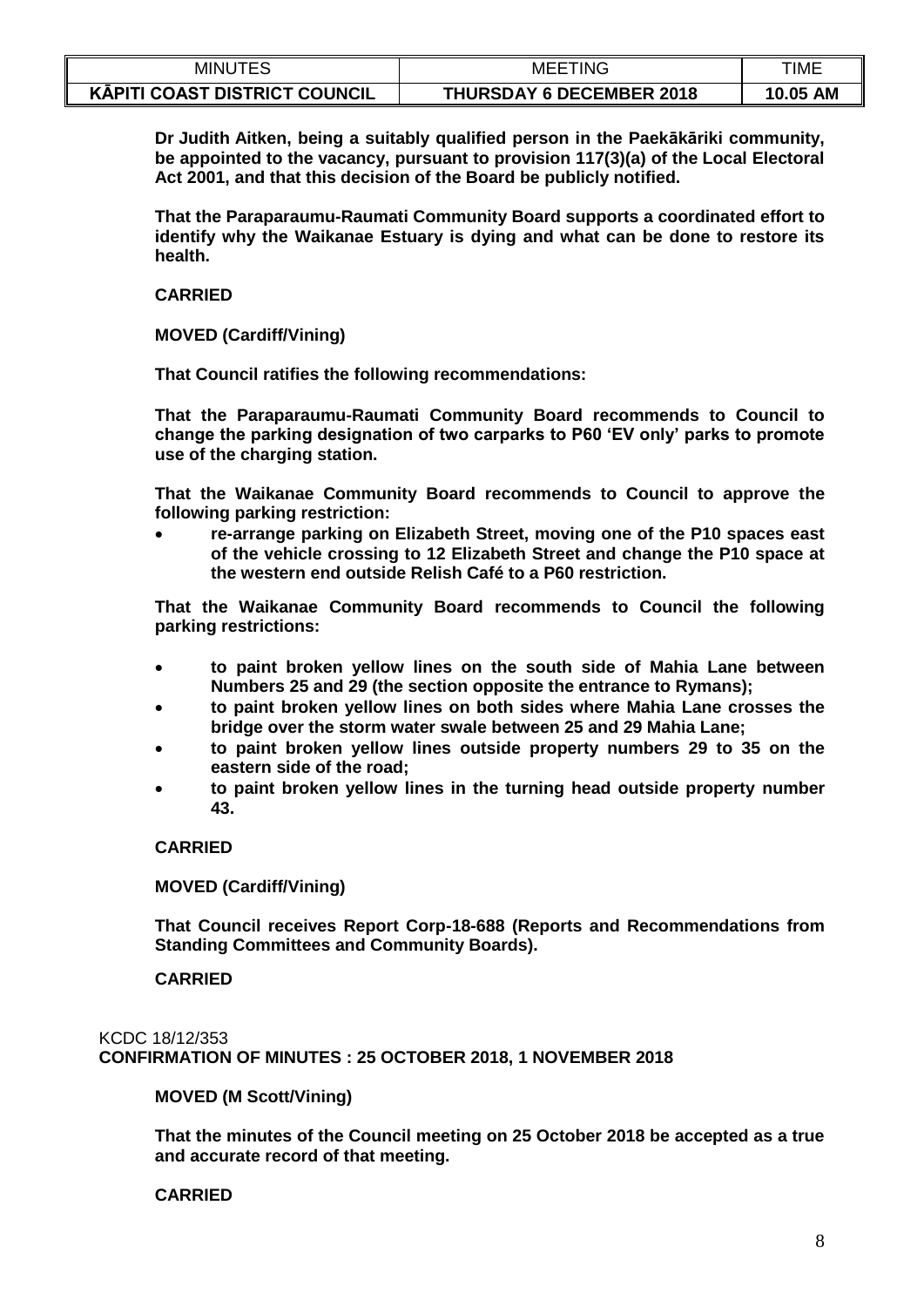| minu <sup>.</sup>                    | TING<br>MEE                     | <b>TIME</b>        |
|--------------------------------------|---------------------------------|--------------------|
| <b>KĀPITI COAST DISTRICT COUNCIL</b> | <b>THURSDAY 6 DECEMBER 2018</b> | <b>AM</b><br>10.05 |

### **MOVED (M Scott/Holborow)**

**That the amended minutes of the Council meeting on 1 November 2018 be accepted as a true and accurate record of that meeting.**

#### **CARRIED**

KCDC 18/12/354 **PUBLIC SPEAKING TIME (for items not related to the agenda)**

There were none.

*Cr Benton left the meeting at 12.55pm*

KCDC 18/12/355 **RESOLUTION TO GO INTO PUBLIC EXCLUDED** 

#### **MOVED (Gurunathan/Cardiff)**

### **PUBLIC EXCLUDED RESOLUTION**

**That, pursuant to Section 48 of the Local Government Official Information and Meetings Act 1987, the public now be excluded from the meeting (with the exception of Community Board representatives) for the reasons given below, while the following matters are considered:**

- **Disposal of Property (CS-18-671)**
- **Confirmation of Public Excluded Minutes: 25 October 2018 and 1 November 2018**

**The general subject of each matter to be considered, while the public are excluded, the reason for passing this resolution in relation to each matter, and the specific grounds under Section 48(1) of the Local Government Official Information and Meetings Act 1987, for the passing of this resolution are as follows:**

| General subject<br><b>of</b><br>each matter<br>considered | each matter                                                                                                                                          | Reason for passing this Grounds under Section<br>to be resolution in relation to $48(1)$ for the passing of this<br>resolution                                                                                                                                                                                          |
|-----------------------------------------------------------|------------------------------------------------------------------------------------------------------------------------------------------------------|-------------------------------------------------------------------------------------------------------------------------------------------------------------------------------------------------------------------------------------------------------------------------------------------------------------------------|
| Disposal of Property<br>$(CS-18-671)$                     | the information to carry on, $\vert$<br>without prejudice or<br>disadvantage, negotiations<br>(including commercial and<br>industrial negotiations). | Section $7(2)(i)$ – to enable   Section $48(1)(a)$ : That the<br>the local authority holding   public conduct of the whole or<br>the relevant part of the<br>proceedings of the meeting<br>would be likely to result in the<br>disclosure of information for<br>which<br>good reason<br>for<br>withholding would exist. |